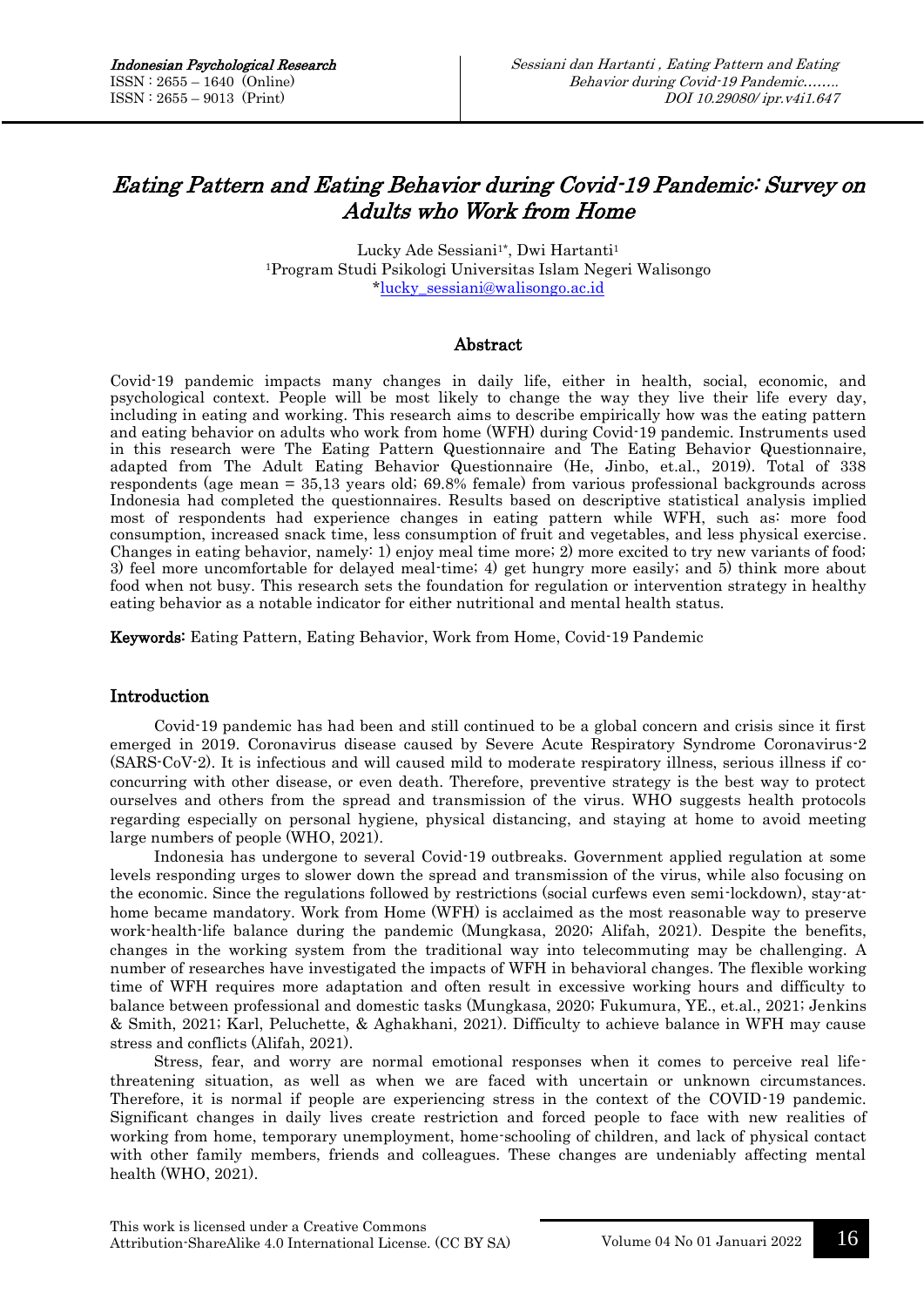Stress as a result of the adaptation process to uncertain conditions, can trigger changes in eating behavior. Several research results show that the impact of stress due to the Covid-19 pandemic affects changes in eating patterns and behavior (Darmaputra, 2021; Breiner, Miller, & Hormes, 2021). Anxiety, stress, and the desire to be healthy and avoid viruses encourage individuals to change eating patterns and behavior (Akbar and Aidha, 2020; Utama, 2020).

Eating behaviors are a complex consists of physiological, psychological, social, and genetic factors that affect meal timing, the quantity of food intake, food preference, and food selection. The scope involves food preferences, pathological eating behaviors and eating disorders, meal size, and meal selection. The term "eating behaviors" is very broad and commonly used in relation to obesity, dieting, healthy eating, food selection, or disordered eating. Generally, eating behavior describes any kind of behavior or cognitive processes related to eating. The focus is on the attitudes or values connected with different types of eating behaviors, such as whether the eating is seen as wanted or unwanted, or healthy or unhealthy (Smahel, D., et.al., 2018).

Story, Neumark-Sztainer, and French (in Smahel, D., et.al., 2018) describe four factors affecting eating behaviors: (1) individual influences, including psychosocial factors, such as attitudes, beliefs, and knowledge; biological factors, such as hunger; and behavioral factors, such patterns regulation while eating meal and snacks; (2) social environmental influences, such as the impact of family, school, and peer networks. (3) physical environmental influences on accessibility and availability of food, such as accessible shops, restaurants, fast foods, and other food-related stores. (4) Macrosystem societal influences, which play an indirect but still important role in eating behavior and include social and cultural norms around eating, impact of media and advertisements, or local and state laws concerning food.

Eating behavior is a normal behavior associated to eating habits, selecting foods, culinary preparations and quantities of food ingestion (Kabir et al., 2018). Dietary or eating behavior plays important role in affecting future health. Consuming nutrient-poor foods, skipping/delaying meal time, and a lack of appropriate diet are considered unhealthy eating habits and therefore may caused several health problems and nutritional deficiencies. On the other hand, a well-planned healthy diet and the intake of nutritious food can contribute to physical and mental well-being (Ferreira-Pego, et.al., 2020)

Current recommendations for healthy diet in adults consist of balanced and varied menu, which is high in fruit and vegetables, complex carbohydrates, and low in fat. Healthy eating is considered important as it impacts on health in two main ways. First, a healthy diet can be protective against the development of illness, while an unhealthy diet may contribute towards disease. Second, a healthy diet can help manage or treat an illness once a diagnosis has been made. Unfortunately, one large-scale survey in the UK (Food Standards Agency and Department of Health, 2000-2001) reported that approximately 86% of adults surveyed ate less than the recommended five servings of fruits and vegetables a day. Adult diets were also found to be too high in sugar, salt, and alcohol and deficient in iron and vitamin D, and therefore not meeting the food standards (Ogden, J., 2010). The study on medical workers in Indonesia conducted by Darmaputra (2021) showed similar condition. The average consumption and frequency of main meal consumptions of medical workers were not in accordance with the Food Guidelines recommended by the Ministry of Health of the Republic of Indonesia. Respondents also reported having an increasing workload (60.4%) and showed changes in their eating habits when they were under various stresses.

Eating is one of the ways that individuals do to cope with stress (Wijayanti, Margawati, Wijayanti, 2019; Ferreira-Pego, et.al., 2020). When stressed, the body will release several hormones that affect eating behavior and nutrient intake so that it can increase the risk of obesity (Wijayanti, Margawati, Wijayanti, 2019; Widiantini and Tafal, 2014). In addition, the WFH system that is held online tends to be sedentary (less movement), thus, if combined with unhealthy eating patterns and behaviors, it will lead to various risks.

People often eat, not just because they are hungry, but for other reasons as well. Whatever the specific triggers, many aspects of food consumption are emotion-related. Eating may relieve negative affect, assert control, enable to cope with loneliness, or demonstrate group solidarity. Eating decisions examined here include emotional, restrained, and external eating as they relate to the role of personality (Goodboy & Booth Butterfield, 2007). Evidences also showed that eating is emotion-related when it comes to body image. Research in Indonesian college students show result that obtaining attractive body shape was the most voted reason of dieting, while cutting eating frequency was the most frequent dieting method. This study implied that body dissatisfaction was followed by poor dietary behaviour (Meiliana,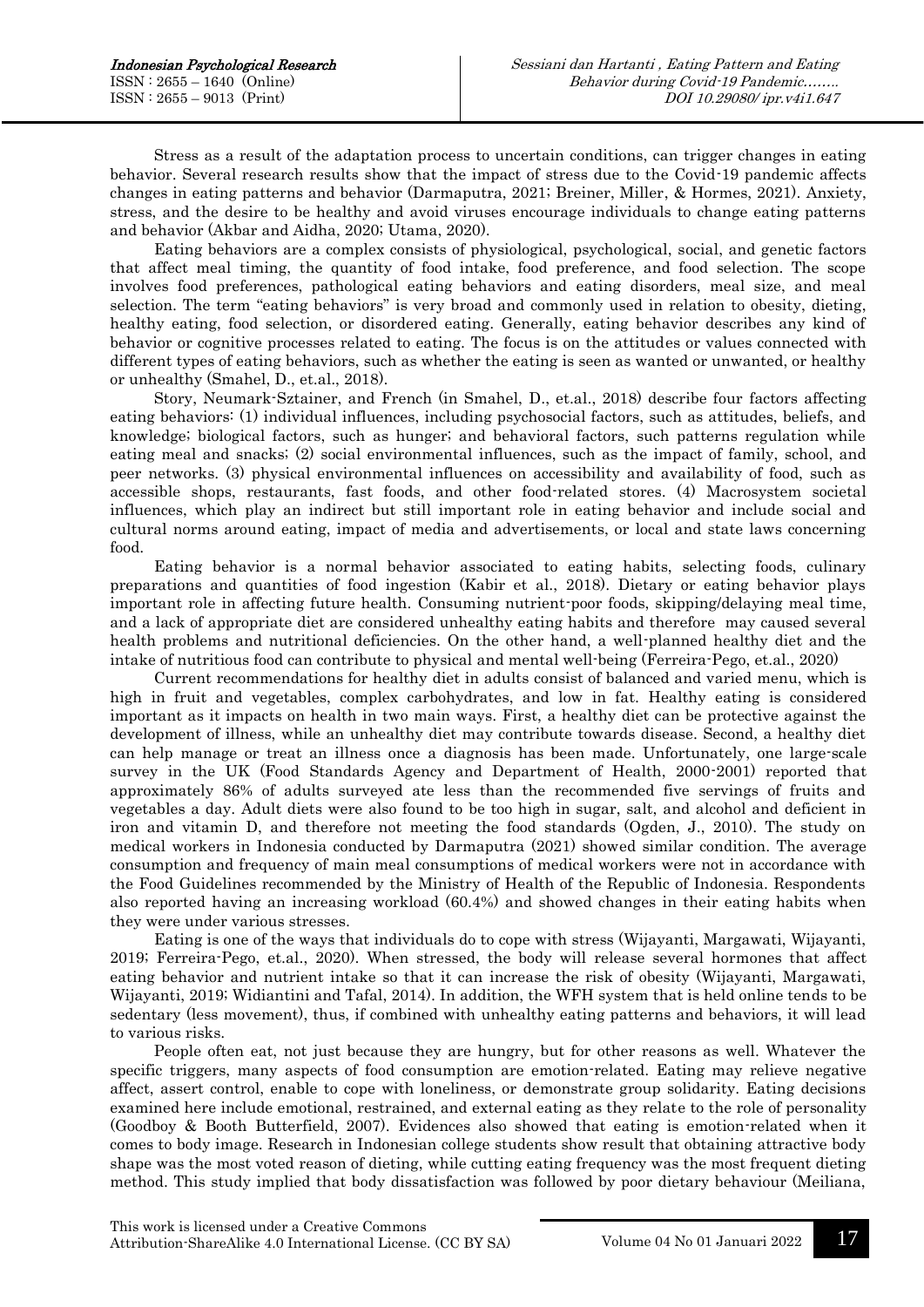Valentina, Retnaningsih, 2018). Similar research in Chinese college students was also implied that students who were dissatisfied with their bodies or overestimated their body weight showed a higher tendency toward high restrained eating (Yong, et.al., 2021).

Emotional eating is one examples of unhealthy eating behavior that can affect a person's nutritional intake adequacy. When experiencing emotional eating, people tend to choose foods that are high in energy and fat. If this habit is continuously carried out, it will cause significant weight gain that can become overweight even obese. On the other hand, there are some people who, when under stress, eat little or no food at all. If this happens in the long term, it will affect body weight. Uncontrolled weight will affect the state of nutritional status (Wijayanti, Margawati, Wijayanti, 2019 ; He, J., et.al., 2019).

This study will measure eating patterns according to the Balanced Nutrition Guideline regulated by the Ministry of Health of the Republic of Indonesia (2014), including:

- a. Be grateful and enjoy a variety of foods
- b. Eat lots of vegetables and enough fruits
- c. Get used to eat side dishes that contain high protein
- d. Get used to eat a variety of staple foods
- e. Limit consumption of sweet, salty and fatty foods
- f. Get used to having breakfast before work
- g. Drink enough and safe water
- h. Get used to reading labels on food packaging
- i. Make it a habit to wash your hands with soap and clean running water
- j. Exercise regularly and maintain a normal weight

Eating behavior on adults measured based on the aspects of The Adult Eating Behavior Questionnaire (AEBQ). The AEBQ was constructed to assess eight adult appetitive traits and to examine the relations between appetitive traits and body mass index (BMI). The AEBQ measured four foodapproach traits (i.e., Hunger, Food Responsiveness, Emotional Overeating, and Enjoyment of Food), and four food-avoidance traits (Satiety Responsiveness, Emotional Undereating, Food Fussiness, and Slowness in Eating) (Hunot et al., 2016). Two studies involving adult samples from the United Kingdom and Australia, showed the food-approach traits (with the exception of Hunger) were positively correlated with BMI, whereas the food-avoidance traits were negatively correlated with BMI (Hunot et al., 2016; Mallan et al., 2017). Since its common use on clinical settings, evidences regarding the AEBQ in nonclinical setting and Asian or non-Western societies are relatively scarce.

This study will examine four food-approach traits from the AEBQ, based on the previous research conducted in China by He, et.al (2019). By far, this was the first research which used the aspects of AEBQ to examine eating behavior during pandemic in Indonesia.

The aim of this study was to describe the eating patterns and behaviors of adults who work from home (WFH) during the Covid-19 pandemic. This study used an online survey data collection method via google form. Data collection was carried out during the first one-month period since the Indonesian government enacted the policy to work from home. The benefits of this research namely to: (1) provide information to the public about eating patterns and behaviors that support physical and mental health, (2) Provide information to the public about the changes in patterns and eating behavior that occurred when performing work from home (WFH) during Covid-19 pandemic.

### Methods

This study used quantitative method based on an online survey, conducted during the first month since Indonesian government declared Covid-19 pandemic emergency situation. The selection of this specific time period was considering the level of adaptation process toward WFH system. Respondents may still be struggling to adjust on new work order and improve new behaviors, and therefore at their peak of learning process. The survey was conducted from April 26 to April 30, 2020, on Google Form link (https://forms.gle/yMephFrxqwivuCvN7) shared via e-mail and Whatsapp group platform

Participation in the survey was voluntary, targetted the working adults population (age 21-65 years old). This study used non-probability sampling method. At the beginning of questionnaire, each participant was informed on the study objectives and statement of informed consent.

The survey consist two sections of questionnaire: first section assessed eating pattern, while the second section assessed eating behavior. The questionnaire comprised different type of questions: 1) Socio-demographics (sex, age, and profession); 2) Section 1: The Eating Pattern Questionnaire consist of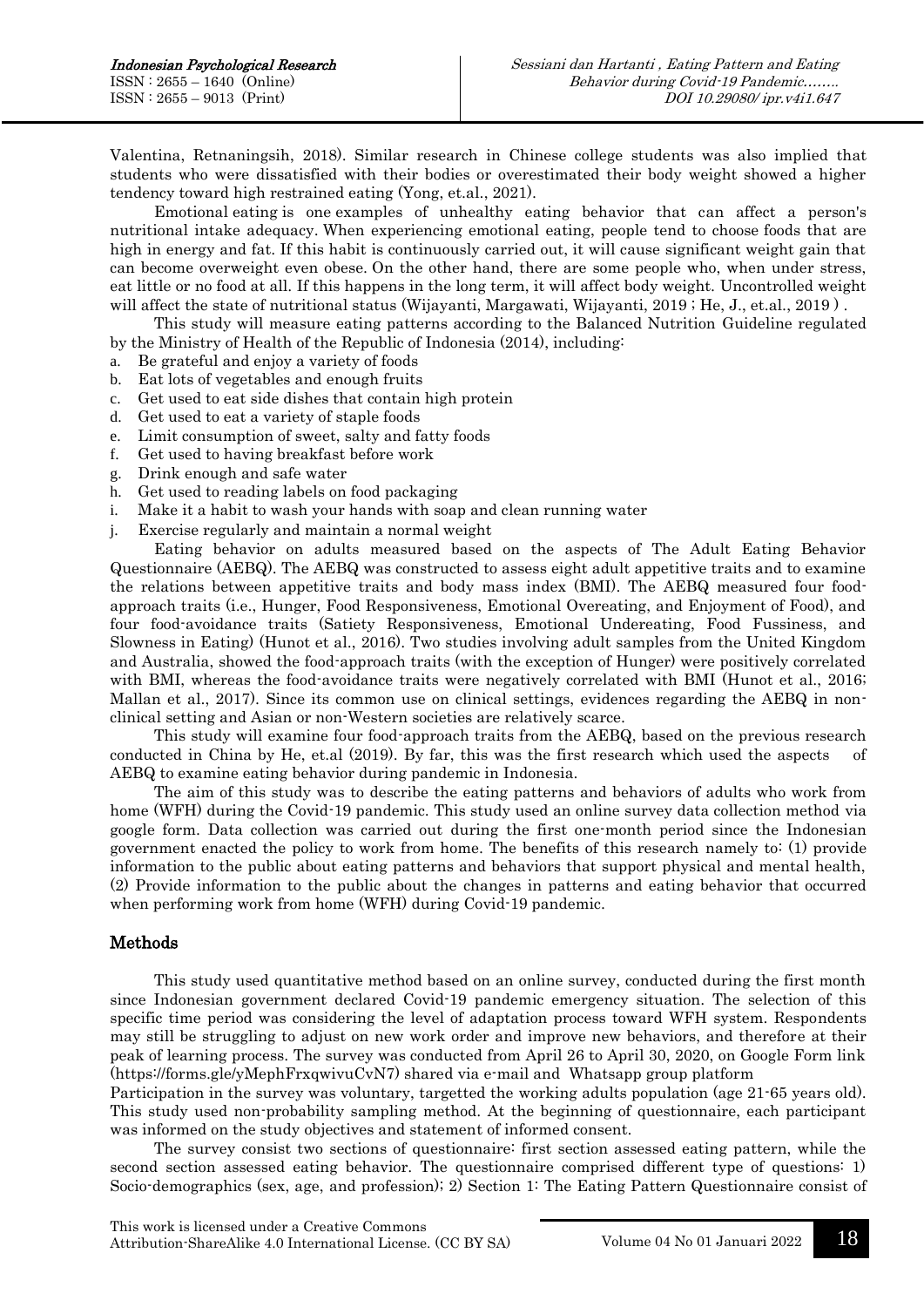8 questions based on the Balanced Nutrition Guideline by Ministry of Health of the Republic of Indonesia (2014); 3) Section 2: The Eating Behavior Quaestionnaires consist 10 questions represent the four foodapproach traits (He, et.al., 2019).

Valid total responses were 338, downloaded from Google Form to perform analysis in SPSS (Statistics Package for Social Sciences) version 25.0. Descriptive statistics analysis was performed to measure frequencies, means, and percentages based on each item responses.

# Results

The results of this survey revealed how eating pattern and eating behavior are affected by the WFH situation, during the first month of Covid-19 pandemic in Indonesia. This section will first present sociodemographic characteristics of the survey participants (3.1), descriptive statistics on eating pattern (3.2), and eating behavior (3.3).

### Socio-demographic characteristics

As revealed in Table 1, the number of female respondents was 236 or 69.8% and 102 or 30.2% were male.

| Table 1. Gender characteristics of study participants (n=338)             |        |     |       |          |           |  |  |
|---------------------------------------------------------------------------|--------|-----|-------|----------|-----------|--|--|
| <b>Valid Percent</b><br>Percent<br><b>Cumulative Percent</b><br>Frequency |        |     |       |          |           |  |  |
| Valid                                                                     | Wo-man | 236 | 69.8  | 69.8     | 69.8      |  |  |
|                                                                           | Man    | 102 | 30.2  | $30.2\,$ | $100.0\,$ |  |  |
|                                                                           | Total  | 338 | 100.0 | 100.0    |           |  |  |

Table 2 showed the age characteristic of participants. It revealed that most respondents were in the range between 27-36 years old.

| Table 2. Age characteristics of study participants (n=338) |                  |                   |                        |                           |  |  |
|------------------------------------------------------------|------------------|-------------------|------------------------|---------------------------|--|--|
| Age                                                        | Frequency        | Percent           | Valid Percent          | <b>Cumulative Percent</b> |  |  |
| $21\,$                                                     | $\mathbf 1$      | $.3\,$            | $.3\,$                 | $.6\,$                    |  |  |
| $\bf{22}$                                                  | $\mathbf 1$      | .3                | $\cdot$ <sup>3</sup> . | $.9\,$                    |  |  |
| $\bf 23$                                                   | 9                | 2.7               | $2.7\,$                | $3.6\,$                   |  |  |
| $\bf 24$                                                   | $\,6\,$          | $1.8\,$           | $1.8\,$                | $5.3\,$                   |  |  |
| $25\,$                                                     | $\,8\,$          | $2.4\,$           | $2.4\,$                | $7.7\,$                   |  |  |
| ${\bf 26}$                                                 | $\overline{7}$   | 2.1               | 2.1                    | 9.8                       |  |  |
| $\sqrt{27}$                                                | $21\,$           | $6.2\,$           | $6.2\,$                | 16.0                      |  |  |
| $\bf 28$                                                   | 11               | $\!3.3\!$         | $\!.3$                 | $19.2\,$                  |  |  |
| $\,29$                                                     | 16               | 4.7               | 4.7                    | 24.0                      |  |  |
| $30\,$                                                     | 17               | 5.0               | $5.0\,$                | 29.0                      |  |  |
| $31\,$                                                     | $18\,$           | $5.3\,$           | $5.3\,$                | $34.3\,$                  |  |  |
| $32\,$                                                     | 19               | $5.6\,$           | $5.6\,$                | $39.9\,$                  |  |  |
| $33\,$                                                     | 23               | 6.8               | $6.8\,$                | 46.7                      |  |  |
| $34\,$                                                     | $\bf 29$         | $\!\!\!\!\!8.6$   | 8.6                    | $55.3\,$                  |  |  |
| $35\,$                                                     | $38\,$           | $11.2\,$          | $11.2\,$               | 66.6                      |  |  |
| $36\,$                                                     | $20\,$           | 5.9               | $5.9\,$                | $72.5\,$                  |  |  |
| $37\,$                                                     | $\overline{2}$   | $.6\,$            | $.6\,$                 | 73.1                      |  |  |
| $38\,$                                                     | 11               | $\!.3$            | $\!.3$                 | 76.3                      |  |  |
| $39\,$                                                     | $\boldsymbol{9}$ | $2.7\,$           | $2.7\,$                | 79.0                      |  |  |
| 40                                                         | $8\,$            | $2.4\,$           | 2.4                    | 81.4                      |  |  |
| 41                                                         | $\boldsymbol{3}$ | .9                | $.9\,$                 | 82.2                      |  |  |
| $42\,$                                                     | 5                | 1.5               | 1.5                    | 83.7                      |  |  |
| $43\,$                                                     | 4                | $1.2\,$           | $1.2\,$                | 84.9                      |  |  |
| 44                                                         | 3                | .9                | .9                     | 85.8                      |  |  |
| $45\,$                                                     | 5                | $1.5\,$           | $1.5\,$                | $87.3\,$                  |  |  |
| $\bf 46$                                                   | $\overline{2}$   | $.6\,$            | $.6\,$                 | $87.9\,$                  |  |  |
| $47\,$                                                     | $\overline{2}$   | $\boldsymbol{.6}$ | $.6\,$                 | 88.5                      |  |  |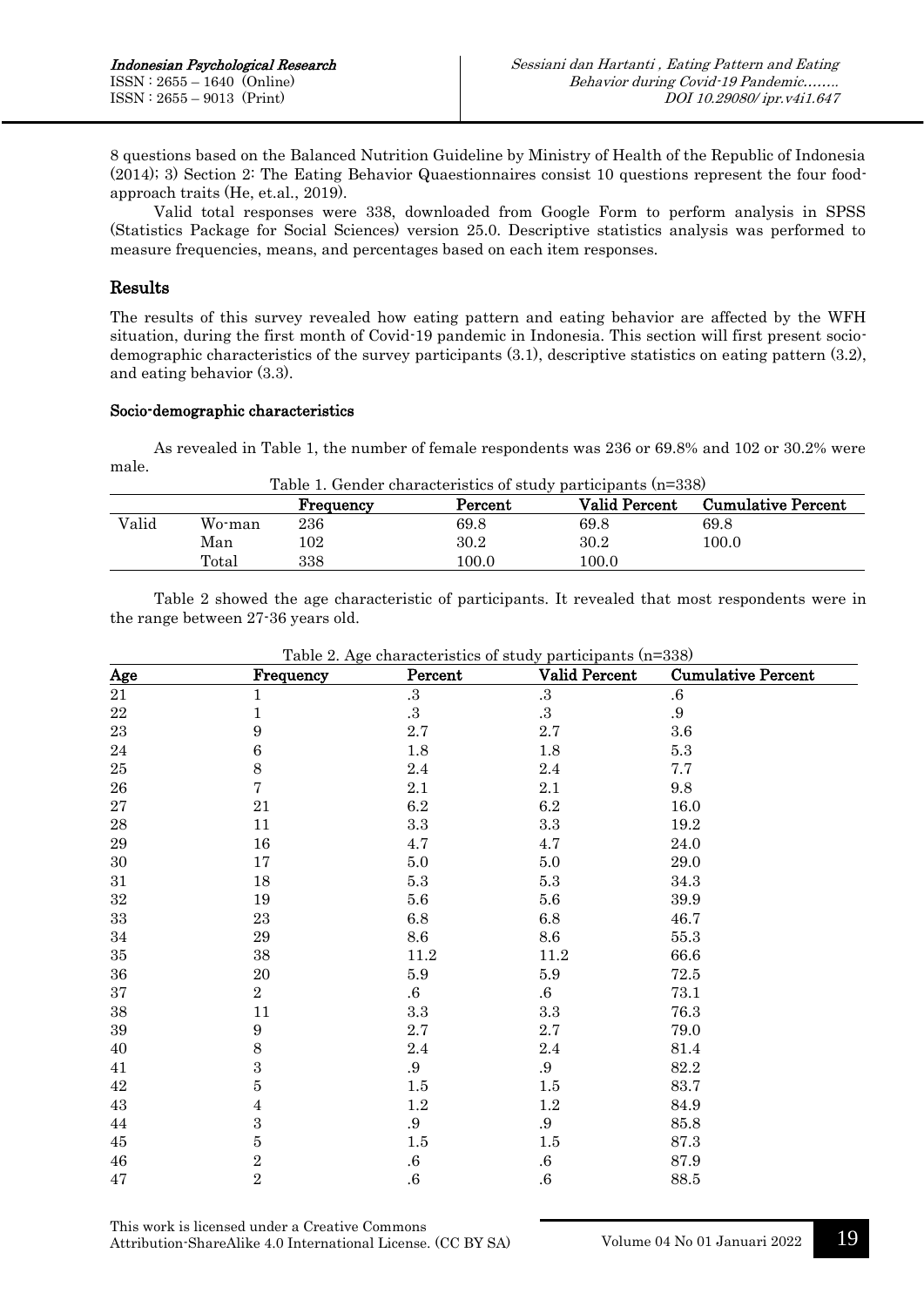ISSN : 2655 – 1640 (Online) ISSN : 2655 – 9013 (Print)

| <u>Age</u> | Frequency | Percent | <b>Valid Percent</b> | <b>Cumulative Percent</b> |
|------------|-----------|---------|----------------------|---------------------------|
| 48         | 6         | 1.8     | 1.8                  | 90.2                      |
| 49         | 4         | $1.2\,$ | $1.2\,$              | 91.4                      |
| 50         | 8         | 2.4     | 2.4                  | 93.8                      |
| 52         | 3         | .9      | .9                   | 94.7                      |
| 54         | 3         | .9      | .9                   | 95.6                      |
| 55         | 5         | $1.5\,$ | $1.5\,$              | 97.0                      |
| 57         | 2         | $.6\,$  | $.6\,$               | 97.6                      |
| 58         |           | .3      | .3                   | 97.9                      |
| 59         | 3         | .9      | .9                   | 98.8                      |
| 60         |           | .3      | .3                   | 99.1                      |
| 61         |           | .3      | .3                   | 99.4                      |
| 63         |           | .3      | .3                   | 99.7                      |
| 65         |           | .3      | .3                   | 100.0                     |
| Total      | 338       | 100.0   | 100.0                |                           |

From Table 3 we can see that most of respondents (44.4%) work as employees either in private or state-owned enterprise (BUMN), lecturer (25.1%), and teacher (17.5%). Table 3. Profession (Job) characteristics of study participants (n=338)

|                     | Frequency    | Percent | rable 5. I rulession (500) characteristics of study participants (n=556)<br>Valid Percent | <b>Cumulative Percent</b> |
|---------------------|--------------|---------|-------------------------------------------------------------------------------------------|---------------------------|
| Insurance agent     | 1            | .3      | .3                                                                                        | .3                        |
| Architect           | $\mathbf 1$  | $.3\,$  | .3                                                                                        | $.6\,$                    |
| Assessor            | $\mathbf{1}$ | $.3\,$  | .3                                                                                        | $.9\,$                    |
| Medical doctor      | 1            | $.3\,$  | $.3\,$                                                                                    | 1.2                       |
| Lecturer            | 85           | 25.1    | 25.1                                                                                      | 26.3                      |
| Entreprenuer        | 13           | 3.8     | 3.8                                                                                       | 30.2                      |
| Freelancer          | 3            | .9      | .9                                                                                        | 31.1                      |
| Teacher             | 59           | 17.5    | 17.5                                                                                      | 48.5                      |
| Business owner      | 16           | 4.7     | 4.7                                                                                       | 53.3                      |
| Employee            | 150          | 44.4    | 44.4                                                                                      | 97.6                      |
| Consultant          | $\mathbf{1}$ | $.3\,$  | $.3\,$                                                                                    | 97.9                      |
| Online seller       | $\mathbf{1}$ | $.3\,$  | .3                                                                                        | 98.2                      |
| Researcher          | $\mathbf{1}$ | $.3\,$  | .3                                                                                        | 98.5                      |
| Writer              | $\mathbf 1$  | $.3\,$  | $.3\,$                                                                                    | 98.8                      |
| Civil worker (PNS)  | $\mathbf{1}$ | $.3\,$  | .3                                                                                        | 99.1                      |
| Psychologist        | 1            | $.3\,$  | $.3\,$                                                                                    | 99.4                      |
| School psychologist | 1            | .3      | .3                                                                                        | 99.7                      |
| Digital marketer    | 1            | $.3\,$  | $.3\,$                                                                                    | 100.0                     |
| Total               | 338          | 100.0   | 100.0                                                                                     |                           |

# Eating pattern during WFH in Covid-19 pandemic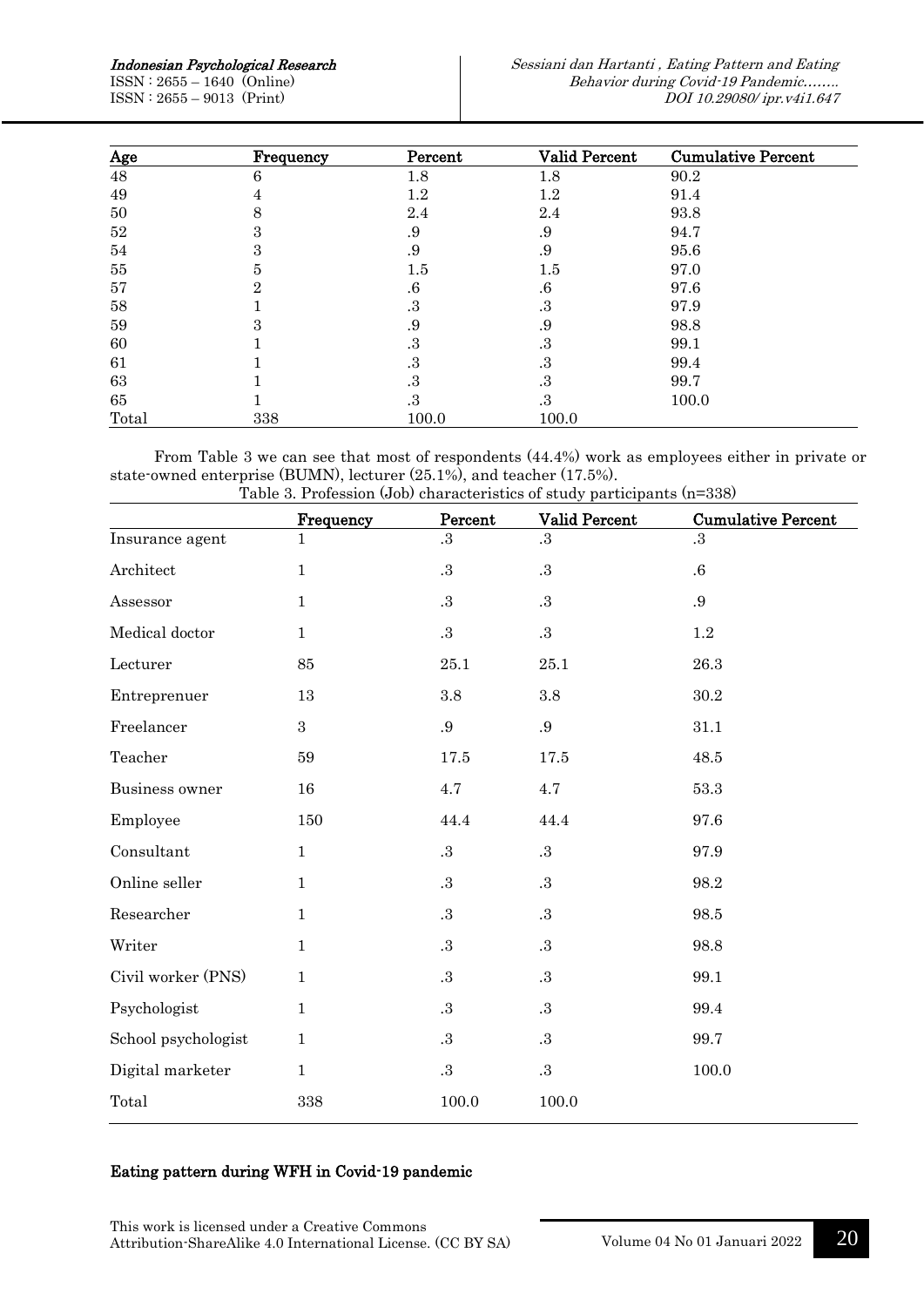| Table 4. Changes on eating pattern during wr H in Covid 19 pandemic (n-338)<br>Valid<br>Item<br>Options<br>Percent<br>Cumulative |                                  |           |          |          |         |
|----------------------------------------------------------------------------------------------------------------------------------|----------------------------------|-----------|----------|----------|---------|
|                                                                                                                                  |                                  | Frequency |          |          |         |
|                                                                                                                                  |                                  |           |          | Percent  | Percent |
| Change in food                                                                                                                   | N <sub>o</sub>                   | 127       | 37.6     | 37.6     | 37.6    |
| consumption                                                                                                                      | Yes,<br>it<br>become<br>more     | 161       | 47.6     | 47.6     | 85.2    |
|                                                                                                                                  | Yes,<br>it<br>become             | 50        | 14.8     | 14.8     | 100.0   |
|                                                                                                                                  | less                             |           |          |          |         |
|                                                                                                                                  | Total                            | 338       | 100.0    | 100.0    |         |
|                                                                                                                                  |                                  |           |          |          |         |
| Frequency<br>οf                                                                                                                  | 3 times a day                    | 208       | 61.5     | 61.5     | 61.5    |
| eating meal                                                                                                                      | $>$ 3 times a day                | 130       | 38.5     | 38.5     | 100.0   |
|                                                                                                                                  | Total                            | 338       | 100.0    | 100.0    |         |
| of<br>Frequency                                                                                                                  | 1-2 times a day                  | 240       | 71.0     | 71.0     | 71.0    |
| eating snacks                                                                                                                    | $> 3$ times a day                | 72        | $21.3\,$ | $21.3\,$ | 92.3    |
|                                                                                                                                  | Never                            | 26        | 7.7      | 7.7      | 100.0   |
|                                                                                                                                  | Total                            | 338       | 100.0    | 100.0    |         |
| Frequency<br>of                                                                                                                  | 1-2 times a day or               | 274       | 81.1     | 81.1     | 81.1    |
| eating                                                                                                                           | more                             |           |          |          |         |
| vegetables                                                                                                                       | 3 times a day or                 | 53        | 15.7     | 15.7     | 96.7    |
|                                                                                                                                  | more                             |           |          |          |         |
|                                                                                                                                  | Never                            | 11        | $\!.3$   | $\!.3$   | 100.0   |
|                                                                                                                                  | Total                            | 338       | 100.0    | 100.0    |         |
| Frequency<br>of                                                                                                                  | 1-2 times a day                  | 280       | 82.8     | 82.8     | 82.8    |
| eating fruits                                                                                                                    | 3 times a day or                 | 18        | $5.3\,$  | $5.3\,$  | 88.2    |
|                                                                                                                                  | more                             |           |          |          |         |
|                                                                                                                                  | Never                            | 40        | 11.8     | 11.8     | 100.0   |
|                                                                                                                                  | Total                            | 338       | 100.0    | 100.0    |         |
| Frequency<br>of                                                                                                                  | Rarely/Never                     | 188       | 55.6     | 55.6     | 55.6    |
| doing exercise                                                                                                                   | Yes, 1-2 times a                 | 113       | 33.4     | 33.4     | 89.1    |
|                                                                                                                                  | week at least 30                 |           |          |          |         |
|                                                                                                                                  | minutes                          |           |          |          |         |
|                                                                                                                                  | Yes, every day at                | 37        | 10.9     | 10.9     | 100.0   |
|                                                                                                                                  | least 30 minutes                 |           |          |          |         |
|                                                                                                                                  | Total                            | 338       | 100.0    | 100.0    |         |
| Supplement                                                                                                                       | Never                            | 96        | 28.4     | 28.4     | 28.4    |
| intake                                                                                                                           | regularly<br>Yes,                | 65        | 19.2     | 19.2     | 47.6    |
|                                                                                                                                  | every day                        |           |          |          |         |
|                                                                                                                                  | Yes,<br>but<br>not               | 177       | 52.4     | 52.4     | 100.0   |
|                                                                                                                                  | routine                          |           |          |          |         |
|                                                                                                                                  | Total                            | 338       | 100.0    | 100.0    |         |
| Changes                                                                                                                          | No changes                       | 168       | 49.7     | 49.7     | 49.7    |
| on                                                                                                                               |                                  |           |          |          |         |
| weight                                                                                                                           | Yes, weight tends<br>to increase | 45        | 13.3     | 13.3     | 63.0    |
|                                                                                                                                  | Yes, weight tends                | 125       | 37.0     | 37.0     | 100.0   |
|                                                                                                                                  | to decrease                      |           |          |          |         |
|                                                                                                                                  | Total                            |           | 100.0    | 100.0    |         |
|                                                                                                                                  |                                  | 338       |          |          |         |

Table 4 below described the responses toward items regarding eating pattern changes during WFH in Covid-19 pandemic.  $\text{softmax}$  pattern during WFH in  $\text{Cov}_3$ -10 pandemic (n=338)

Table 4 revealed 127 subjects or 37.6% who answered "no", 161 subjects or 47.6% answered "yes, it becomes more", and 50 subjects or 14.8% answered "yes, it becomes less". Most participants felt changes in food consumption, 47.6% consumed more food while doing WFH.

Moreover, the table showed 208 subjects or 61.5% answered having meal time 3 times a day and 71% ate snacks 1-2 times a day. Most participants were also eats vegetables (81.1%) and fruits (82.8%)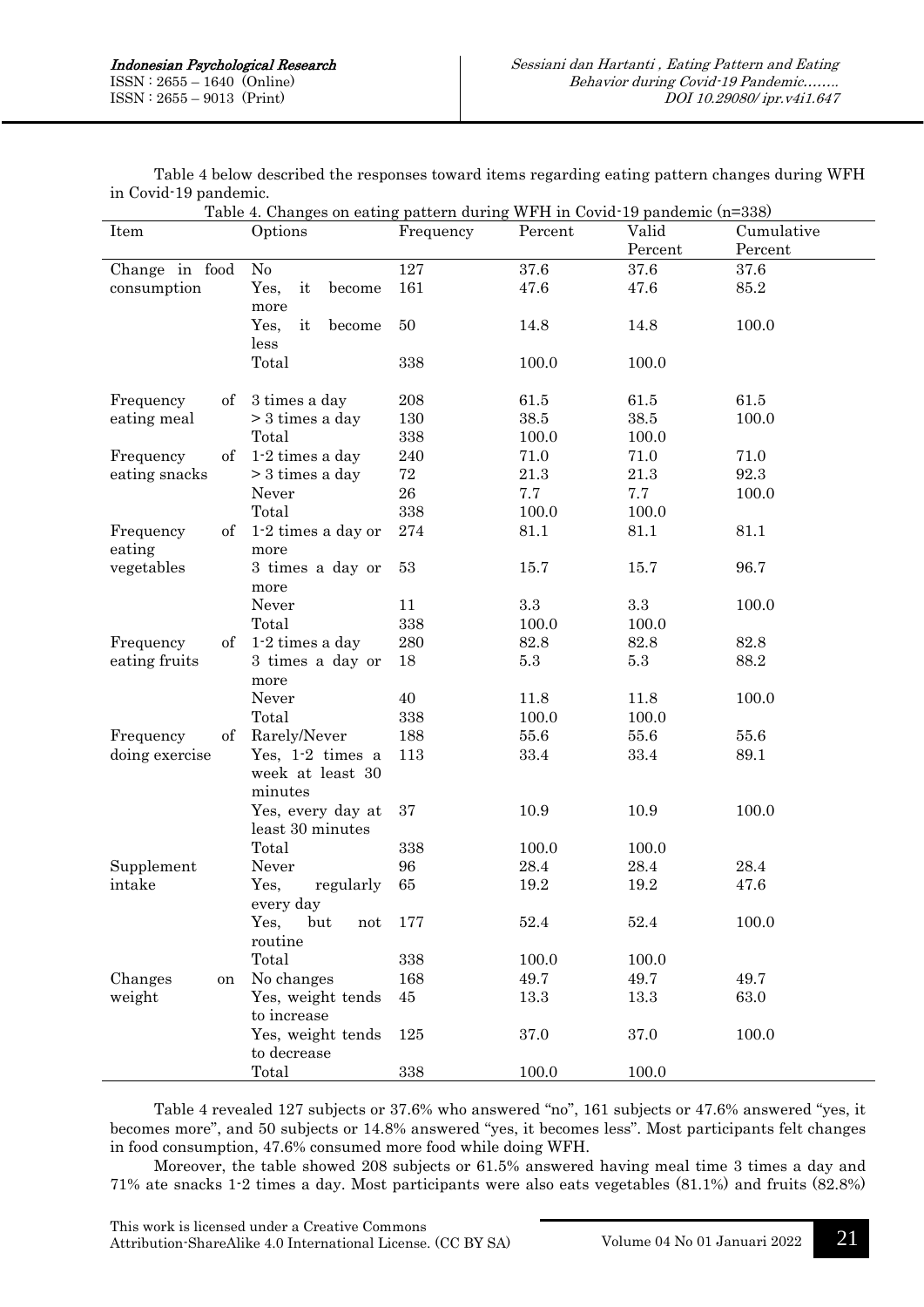for 1-2 times a day. Physical exercise was not seemed to be done regularly, since most of participants (55.6%) reported rarely or never do exercise at home during pandemic. Immune—boosting intake reported done but not regularly by 52.4% participants. Due to weight changes, 49.7% respondents reported not feeling any weigth change, while 37% of participants felt their weight is decreasing.

### Eating behaviour during Covid-19 pandemic

Result in Table 5 shows responses from the Eating Behavior Questionnaires, on each items represent four food-approach traits. The responses are classified into Very Inappropriate (VI), Inappropriate (I), Appropriate (A), and Very Appropriate (VA). Responses describe in percent (%).

| Table 5. Eating behavior during WFH in Covid-19 pandemic (n=338) |                                                                                                   |             |      |      |      |  |
|------------------------------------------------------------------|---------------------------------------------------------------------------------------------------|-------------|------|------|------|--|
| Food-approach<br>traits                                          | Item                                                                                              | Percent (%) |      |      |      |  |
|                                                                  |                                                                                                   | VI          |      | A    | VA   |  |
| $\sigma$<br>Enjoyment<br>food                                    | I enjoy meal time.                                                                                | 1.2         | 4.4  | 71.6 | 22.8 |  |
|                                                                  | During WFH, I enjoy trying new kinds<br>of food.                                                  | 1.5         | 34.6 | 52.7 | 11.2 |  |
| Hunger                                                           | I will feel uncomfortable when I eat<br>late.                                                     |             | 29.3 | 50.6 | 18.3 |  |
|                                                                  | I get hungry easily.                                                                              | 1.5         | 40.2 | 44.7 | 13.6 |  |
| Food responsive-<br>ness                                         | I think about food when I'm not busy.                                                             | 4.4         | 42.6 | 45.3 | 7.7  |  |
|                                                                  | During WFH, I think about food more<br>often.                                                     | 4.1         | 46.4 | 41.1 | 8.3  |  |
| Emotional over-<br>eating                                        | When things do not go the way $I_{8.0}$<br>wanted (not according to plan), I feel<br>like eating. |             | 58.9 | 29.0 | 4.1  |  |
|                                                                  | I eat more when I feel anxious.                                                                   | 9.5         | 64.2 | 21.0 | 5.3  |  |
|                                                                  | When I feel bored, I want to eat.                                                                 | 4.1         | 42.9 | 43.8 | 9.2  |  |
|                                                                  | I eat more when I'm angry.                                                                        | 9.5         | 67.8 | 18.0 | 4.7  |  |

Presentation in the table showed percentage of each item responses. The highest percentage from each favorable item responses (A/Appropriate and VA/Very Appropriate) describe the occurrence of certain eating behavior during WFH. Total percentage of A/Appropriate and VA/Very Appropriate responses on each item may described that participants were experiencing the changes of eating behavior while WFH.

Changes in eating behavior associated with enjoyment of food can be seen from the responses in item "I enjoy meal time" and "I enjoy trying new kinds of food". Most participants (71.6% answered appropriate and  $22.8\%$  responded very appropriate =  $94.4\%$  total) responded to be enjoyed meal time more and enjoyed trying new kinds of food (63.9% total).

The second food-approach traits: hunger, is also the second most favorable item. Most participants reported to feel uncomfortable when eating late (68.9% total), and get hungry more easily (58.3% total). While in food responsiveness trait, most participants reported to think more about food when not busy (53% total) and often think about food during WFH (49.4% total).

Most participants reported themselves not experiencing changes in eating behaviors associated with emotional over-eating. A number of 58.9% participants saw themselves do not feel like wanted to eat when something went out of plan. Participants were also responded not to be more likely trigerred to eat, while having emotional situations. Most participants did not eat more when feeling anxious (64.2%) and angry (67.8%). The only emotional situation that may stimulated the desire to eat was boredom. A total number of 53% participants responded that they want to eat when feel bored.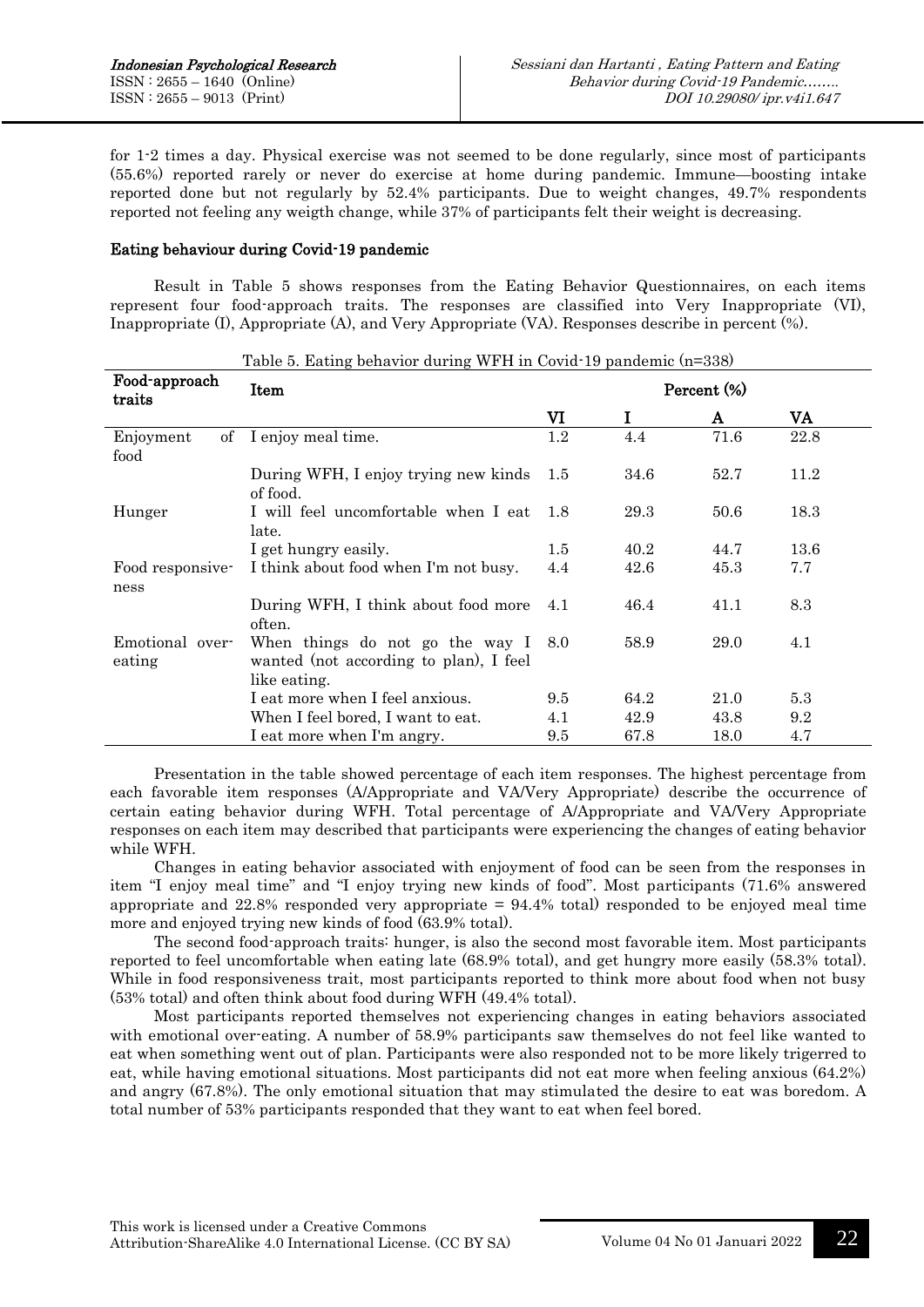## Discussion

The purpose of this study was to describe the eating patterns and behaviors in adults who work from home (WFH) during the Covid-19 pandemic. The result identified the changes in eating pattern and behavior based on the participants experience while performing WFH during Covid-19 pandemic. Eating pattern was measured via online survey, based on the implementation of Balanced Nutrition Guidelines regulate by Indonesian Ministry of Health. Whilst eating behavior was measured based on four foodapproach traits in the Adult Eating Behavior Questionnaires (AEBQ) previously used in researches by He, et.al (2019), Mallan, et.al (2017), and Hunot, et.al. (2016). By far, this is the first research using the aspects of AEBQ to examine eating behavior during pandemic situation in Indonesia.

This study provided novel insights in identified eating pattern changes of adult performing WFH during Covid-19 pandemic in Indonesia. Result shows that most respondents experienced changes in eating pattern. Evidences of unhealthy eating showed in increased food intake/consumption, frequent snacks intake, low fruit and vegetable intake, and less physical exercise.

Balanced Nutrition Guidelines state that the balance between energy intake and energy expenditure will have an impact on the nutritional status of individuals. Energy intake from food in amounts greater than energy expenditure through physical activity has an effect on weight gain. Energy intake from food in smaller amounts than energy expenditure through physical activity has an effect on weight loss. Meanwhile, energy intake from balanced food with energy expenditure through physical activity will have an effect on ideal body weight conditions (Kemenkes RI, 2014).

The WFH situation definitely has an impact on the activity patterns of the workers. In general, workers tend to be more active when working in the office while WFH makes it decrease because activities are only carried out at home and work is done through online methods. This decreased activity level coupled with increased food intake while at home resulted in weight gain. A total of 47.6% of respondents experienced an increase in food intake during WFH.

Intake of snacks also increases when individuals do work from home. Snacks that are commonly consumed are fried foods, wafers, and sweet foods and drinks. Sweet foods are foods that contain high calories because they contain a lot of sugar. Sugars are classified as simple carbohydrates composed of the elements carbon, hydrogen, and oxygen. Sugar contains the most energy and contains only a few vitamins and minerals (Wenck, et al. 2000) because sugar is a simple carbohydrate, sugar is easily absorbed by the intestines to be used as energy and converted into glycogen and fat for further storage in the liver and adipose tissue. as a source of energy for the body (Wilson et al., 2000).

Limit consumption of sugar at most in a day is 10% of the total calories we need. So if the nutritional adequacy rate for adults in a day is 2000 kcal, the sugar that can be consumed is around 200 kcal / 4 = 50 grams (Kemenkes RI, 2014). Excess consumption of simple carbohydrates will be stored in the form of glycogen and fat which will then lead to overweight and obesity.

The results of this study are in line with Roselly's (2008) research on factors related to obesity in men (40-55 years) at the Directorate General of Zeni TNI-AD (Indonesian Army), it was found that there was a significant relationship between obesity and fat consumption ( $p = 0.044$ ). A multivariate analysis conducted by Koh-Banerjee et. al. (2003) in the United States found that 2% increase in energy intake from isocaloric trans-fat replacing either fat (polyunsaturated fat) or carbohydrates was significantly associated with an increase in waistline of 0. 77 cm over 9 years. Fat is the body's largest energy reserve. Fat has a savory taste. Fat has a high energy density, so it can cause a positive balance and the excess will be stored in adipose tissue. Increased adipose tissue will increase leptin, so that it has an influence on regulating energy balance and in the end can cause obesity (Margaret, et al. 2000 in Pujiati, 2010).

The fiber intake of the respondents was also less than the dietary recommendations. This is proven by more than 80% of respondents consume vegetables and fruit only 1-2 servings a day. The recommendation from the Indonesian Ministry of Health regarding the intake of vegetables and fruit is 5-6 servings a day.

Von Eyben (2003) states that increasing the intake of vegetables and fruit reduces the intake of high fat and sugar, while the intervention of reducing fat and sugar has no effect on changes in the intake of vegetables and fruit. Increased consumption of carbohydrates and fiber can increase satiety, and decrease energy and fat intake. Fiber can limit energy intake because it has a low energy density and satiety accelerating effect. When a person consumes food that contains a lot of dietary fiber, then that person will feel full faster. With the presence of dietary fiber, the person will chew longer, and this will stimulate the excretion of saliva and more gastric juices. This excessive secretion will cause the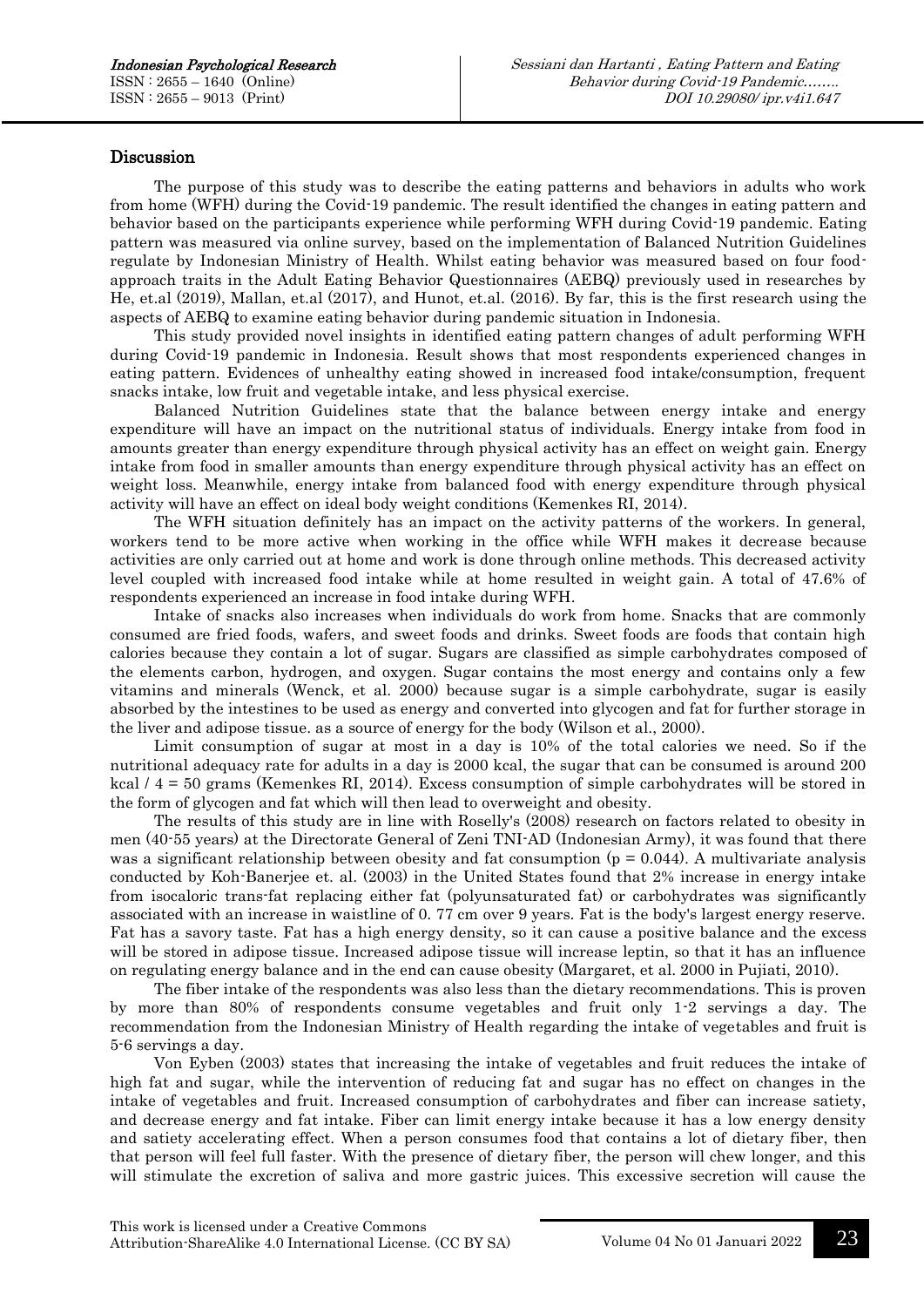stomach to feel full. In addition, in the presence of dietary fiber, the absorption of nutrients (starch, sugar, protein, fat) will be blocked, so that the amount that will be oxidized into energy is reduced (Muchtadi, 2001).

Most of participants (55.6%) stated themselves rarely or even never performing physical exercise at home. In line with the findings from Breiner, et.al. (2021) research in US, which showed that most people choose not to spend much time to do physical exercise. Lack of physical exercise combined with unhealthy diet (less fiber) will impact on degradation of health status or even obesity (Nurcahyo, 2011). Study by Widiantini and Tafal (2014) found that physical exercise may lower the risk for obesity to 40- 60%.

Moreover, findings in eating behaviors also showed notable changes, associated with four foodapproach traits: enjoyment of food, hunger, food-responsiveness, and emotional over-eating (He, et.al, 2019; Mallan, et.al., 2017; Hunot, et.al., 2016). Result indicated that enjoyment of food was the eating behavior mostly changed during the first month of WFH. Notably, a total number of 94.4% participants enjoyed meal time more, and 63.9% reported to be enjoyed trying new kinds of food. In line with the research findings from Ben Hassen, et.al., (2021) in Russia which indicates that 89.9% of the respondents reported that they are not wasting more food than usual since the Covid-19 outbreak. They are also reported to spend more meal time with family and prepared food more frequently.

Digital technology and internet use may also playing its role in increasing the enjoyment of trying new kinds of food (Smahel, et.al., 2018; Ferreira-Pego, et.al., 2020). During Covid-19 pandemic, online food service and delivery were really high on demand. People had no option to enjoy food directly by went to a restaurant due to physical distancing, therefore ordering food online was the best choice. Smahel, et.al (2018) stated that accessibility and availability of food were influential factors toward eating behavior. People become more enjoyed to try more variants of food since it is easier to order by online service. While working from home, people paid less effort to get many kinds of new meals delivered in front of their doors.

In term of hunger, most participants reported to feel uncomfortable when eating late (68.9% total), and get hungry more easily (58.3% total). It is to be concluded that working from home was triggered feeling of hunger and need eat more frequent. The lack of social interaction may creates the feeling of loneliness and therefore impacts on desire to eat. As suggested by Herle, et.al (2021) research finding, that loneliness was correlated to stimulate the desire to eat more persistently.

Moreover, qualitative research conducted by Wehling & Lusher (2019) described how eating food acted as a response to negative emotions effectively, especially when feeling sad or lonely. Food appeared to offer emotional support similar to a close friend, suggesting an unusually close bond and comforting like having a companion. Positive sensations of eating foods outweighed the anticipated negative consequences at that moment negative emotion aroused. This pattern of emotionally-dependency over foods may leads to emotional over-eating behavior.

Many researches had found that emotion or feeling are associated with eating behavior (Wehling  $\&$ Lusher, 2019; Devonport, Nicholls, & Fullerton, 2017; Razolli, et.al., 2017; Dweck, Jenkins, & Nolan, 2014; Bennet, Greene, & Barcott, 2013). Feeling of boredom and weary are emotionally-related to overeating behavior. Evidence from this research showed that a total number of 53% participants responded having desire to eat when feeling bored. Unpleasant feelings or negative emotions such as boredom or anxiety may triggered eating behavior, turning to food as a distraction (Bennet, Greene, & Barcott, 2013) and seeking comfort from food (Wehling & Lusher, 2019).

Behavior changes associated to food-responsiveness trait were to think more about food when not busy (reported by 53% respondents) and often think about food during WFH (reported by 49.4% respondents). Eating behavior linked with cognitive processes, such as sensation, perception, attention and memory. Study conducted by Bedard, et.al (2020) reported that sensory experiences and memories associated with eating are key dimensions of eating pleasure. People tends to build strong relationship with food once they feel that eating create pleasure. It is more likely for people to think about food more often as a pleasure seeking behavior, especially when the work gets weary or feeling stressed during WFH.

In this research, evidence showed that not all emotion/feeling leads to emotional over eating. Participants reported not triggered to eat more when feeling dissapointed, angry, or anxious. Unlike boredom, participants responded unfavorably to these forms of negative emotions. This findings are irrelevant with evidence from previous research by Fassah & Retnowati (2014) which conducted to college students in Indonesia, showed that emotional distress leads to unhealthy eating behavior. Dweck,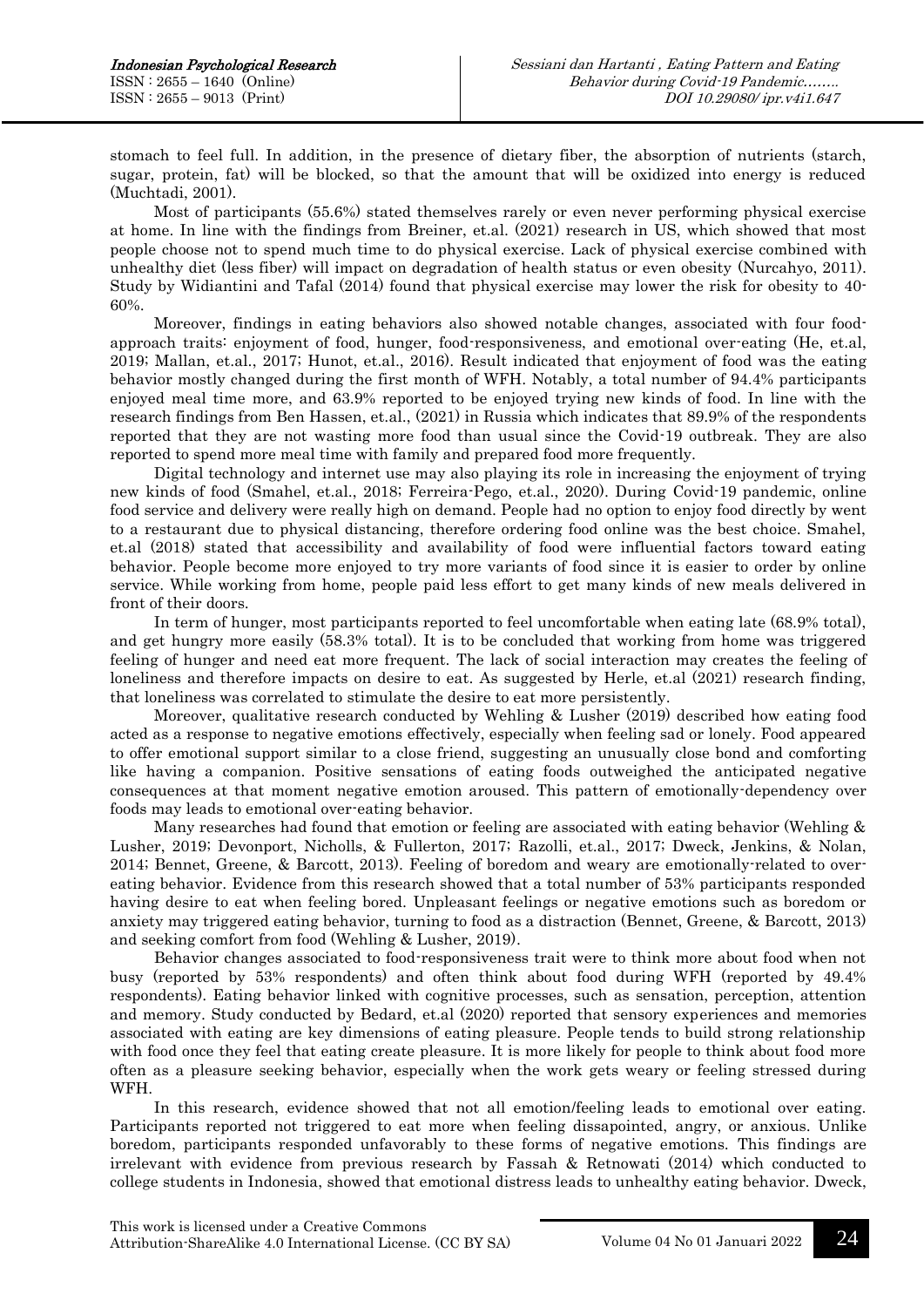Jenkins, & Nolan (2014) also found that a significant stress leads to emotional eating and sleep deprivation. Razolli, et.al (2017) research finding suggest that stress exposure was having a strong link with binge-eating, which is also a form of impulsive and emotional over-eating behavior.

This study has provided novel evidences in adult's eating pattern and eating behavior during Covid-19 pandemic. Notably, it may applied as reference for future research, to cope with this research limitations. The limitations of this study are as follows: First, dimensions of eating behavior measured in this research was only focusing on food-approach traits, while the original and complete version of the AEBQ also comprised food-avoidance traits (He, et.al, 2019; Mallan, et.al, 2017; and Hunot, et.al., 2016). Further research are suggested to completely measured all of appetitive traits to determine eating behavior more clearly.

Second, data findings are analyzed using basic descriptive analysis. Future research can provide more complex analysis, for example by examining the role of gender differences in eating behavior, or analyze the role of other variables toward eating behavior.

Further research was also needed to describe the occurrence of emotional eating behavior. This research provides evidences on how anger, anxiety and dissapointment were not triggered emotional over-eating. But it is still unclear, whether those emotions may triggered the opposite eating behavior, which is emotional under-eating.

### Conclusion

In sum, this study has fullfilled its purpose to describe the eating patterns and behaviors of adults who work from home (WFH) during the Covid-19 pandemic. It provides evidence on how eating behavior and nutritional intake linked to emotional, cognitive process, and stress-related behavior, while dealing with working situation during crisis.

The present study contributes to the literature on eating pattern and eating behavior especially during Covid-19 pandemic. In addition, this research sets the foundation for regulation or intervention strategy in healthy eating behavior as a notable indicator for either nutritional and mental health status. Based on this research findings, future regulations may focus on intervention or promotion program aim to improve nutritional health behaviors, increase motivation, healthy eating behavior support, and skills to enable people living their life in a physically and mentally healthy way.

# Bibliography

- Akbar, D.M, and Aidha, Z. (2020). Perilaku Penerapan Gizi Seimbang Masyarakat Kota Binjai pada Masa Pandemi Covid-19 tahun 2020. Menara Medika, 3 (1), 15-21. <https://doi.org/10.31869/mm.v3i1.2193>
- Alifah, A., (2021). Efek mediasi work-family conflict terhadap stres kerja pada ibu bekerja di rumah selama pandemi covid-19. Jurnal Ekobis : Ekonomi Bisnis & Manajemen, 11(1), pp.1-16. <https://doi.org/10.37932/j.e.v11i1.171>
- Bédard, A., Lamarche, P. O., Grégoire, L. M., Trudel-Guy, C., Provencher, V., Desroches, S., & Lemieux, S. (2020). Can eating pleasure be a lever for healthy eating? A systematic scoping review of eating pleasure and its links with dietary behaviors and health. PloS one, 15(12), e0244292. <https://doi.org/10.1371/journal.pone.0244292>
- Ben Hassen, T., El Bilali, H., Allahyari, M., Berjan, S., & Fotina, O. (2021). Food purchase and eating behavior during the COVID-19 pandemic: A cross-sectional survey of Russian adults. Appetite, 165, 105309.<https://doi.org/10.1016/j.appet.2021.105309>
- Bennett, J., Greene, G., & Schwartz-Barcott, D. (2013). Perceptions of emotional eating behavior. A qualitative study of college students. Appetite,  $\theta \theta(1)$ , 187–192. <https://doi.org/10.1016/j.appet.2012.09.023>
- Breiner, C., Miller, M., & Hormes, J. (2021). Changes in eating and exercise behaviors during the COVID-19 pandemic in a community sample: A retrospective report. Eating Behaviors, <sup>42</sup>, 101539. <https://doi.org/10.1016/j.eatbeh.2021.101539>
- Darmaputra, Muhammad Shafriedho and Kurniati, Ardesy Melizah and Adnindya, Msy.Rulan (2021) Perilaku Makan Pada Tenaga Medis Di Provinsi Sumatera Selatan Saat Pandemi Covid-19. Undergraduate thesis, Sriwijaya University.<http://repository.unsri.ac.id/id/eprint/39921>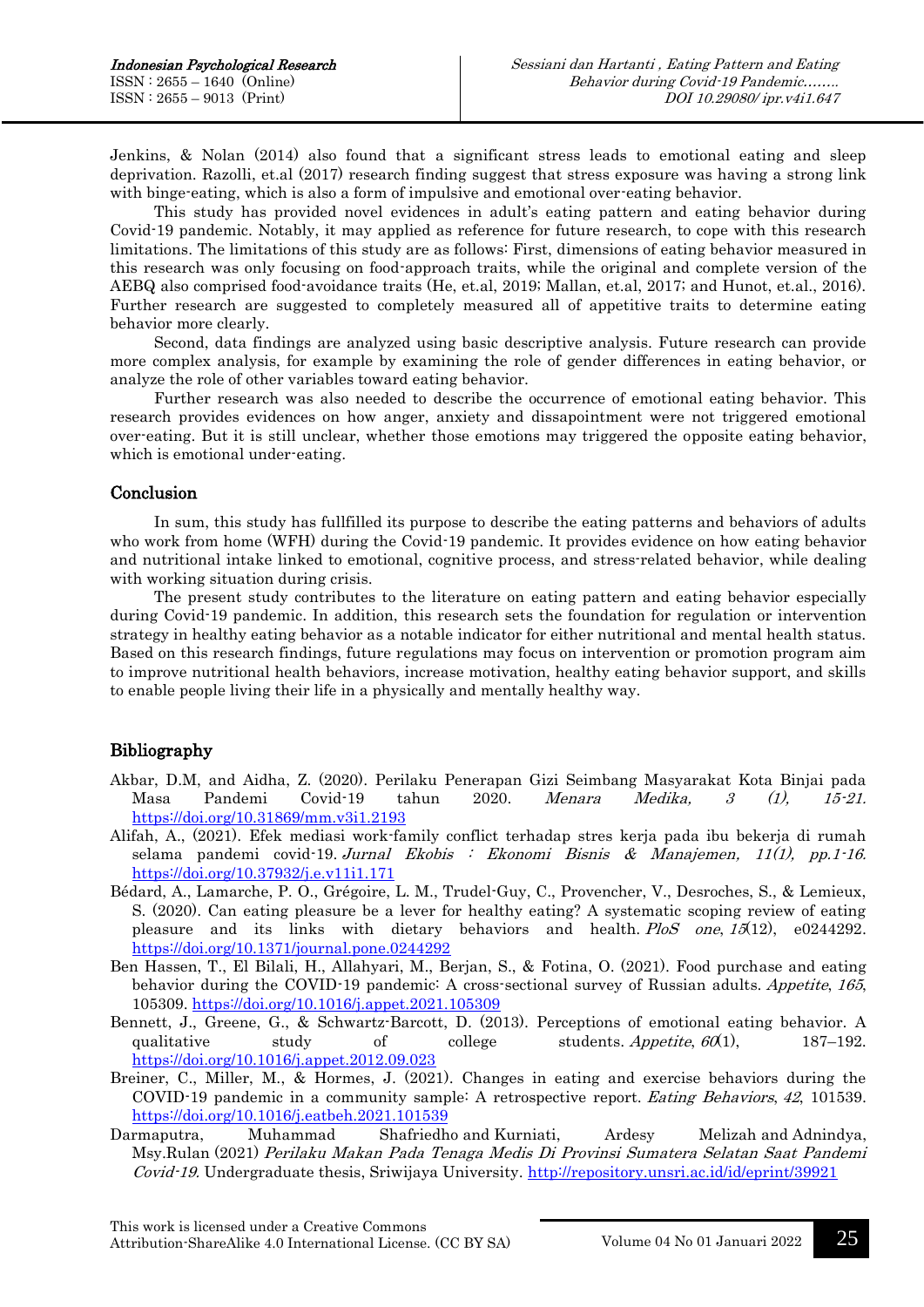- Devonport, T. J., Nicholls, W., & Fullerton, C. (2019). A systematic review of the association between emotions and eating behaviour in normal and overweight adult populations. Journal of health psychology, 24(1), 3-24.<https://doi.org/10.1177/1359105317697813>
- Dweck, J. S., Jenkins, S. M., & Nolan, L. J. (2014). The role of emotional eating and stress in the influence of short sleep on food consumption. Appetite, 72, 106–113. <https://doi.org/10.1016/j.appet.2013.10.001>
- Fassah, D. R., & Retnowati, S. (2014). Hubungan Antara Emotional Distress Dengan Perilaku Makan Tidak Sehat Pada Mahasiswa Baru. Jurnal Psikologi, 10 (1), 11-17. [file:///Users/user/Downloads/1174-](../../../../../../Downloads/1174-2749-1-SM.pdf) [2749-1-SM.pdf](../../../../../../Downloads/1174-2749-1-SM.pdf)
- Ferreira-Pêgo, C., Rodrigues, J., Costa, A., & Sousa, B. (2020). Eating behavior: The influence of age, nutrition knowledge, and Mediterranean diet. Nutrition and Health, 26(4), 303–309. <https://doi.org/10.1177/0260106020945076>
- Fukumura, Y. E., Schott, J. M., Lucas, G. M., Becerik-Gerber, B., & Roll, S. C. (2021). Negotiating Time and Space When Working from Home: Experiences During COVID-19. OTJR: Occupation, Participation and Health. <https://doi.org/10.1177/15394492211033830>
- Goodboy, A.K., Booth-Butterfield, M., (2007). Affective orientation and eating behavior: two studies of emotional, restrained, and external eating decisions 'and external eating decisions. Psychological Reports, 2007, 101, 913-919. <https://doi.org/10.2466/PR0.101.7.913-919>
- He, J., Sun, S., Zickgraf, H. F., Ellis, J. M., & Fan, X. (2019). Assessing Appetitive Traits Among Chinese Young Adults Using the Adult Eating Behavior Questionnaire: Factor Structure, Gender Invariance and Latent Mean Differences, and Associations With BMI. Assessment, 28(3), 877–889. <https://doi.org/10.1177/1073191119864642>
- Herle, M., Smith, A., Bu, F., Steptoe, A., & Fancourt, D. (2021). Trajectories of eating behavior during COVID-19 lockdown: Longitudinal analyses of 22,374 adults. Clinical Nutrition ESPEN, <sup>42</sup>, 158-165. <https://doi.org/10.1016/j.clnesp.2021.01.046>
- Hunot, C., Fildes, A., Croker, H., Llewellyn, C. H., Wardle, J., & Beeken, R. J. (2016). Appetitive traits and relationships with BMI in adults: Development of the Adult Eating Behaviour Questionnaire. Appetite, <sup>105</sup>, 356–363.<https://doi.org/10.1016/j.appet.2016.05.024>
- Jenkins, F., & Smith, J. (2021). Work-from-home during COVID-19: Accounting for the care economy to build back better. The Economic and Labour Relations Review, 32(1), 22–38. <https://doi.org/10.1177/1035304620983608>
- Kabir, A., Miah, S., & Islam, A. (2018). Factors influencing eating behavior and dietary intake among resident students in a public university in Bangladesh: A qualitative study. PloS one, 13(6), e0198801. <https://doi.org/10.1371/journal.pone.0198801>
- Karl, K. A., Peluchette, J. V., & Aghakhani, N. (2021). Virtual Work Meetings During the COVID-19 Pandemic<sup>:</sup> The Good, Bad, and Ugly. *Small Group Research.* <https://doi.org/10.1177/10464964211015286>
- Kementerian Kesehatan RI. (2014). Peraturan Menteri Kesehatan Republik Indonesia Nomor 41 Tahun 2014 Tentang Pedoman Umum Gizi Seimbang. Retrieved from: [http://hukor.kemkes.go.id/uploads/produk\\_hukum/PMK%20No.%2041%20ttg%20Pedoman%20Gizi%2](http://hukor.kemkes.go.id/uploads/produk_hukum/PMK%20No.%2041%20ttg%20Pedoman%20Gizi%20Seimbang.pdf) [0Seimbang.pdf](http://hukor.kemkes.go.id/uploads/produk_hukum/PMK%20No.%2041%20ttg%20Pedoman%20Gizi%20Seimbang.pdf)
- Koh-Banerjee, Pauline & Chu, Nain-Feng & Spiegelman, Donna & Rosner, Bernard & Colditz, Graham & Willett, Walter & Rimm, Eric. (2003). Prospective study of the association of changes in dietary intake, physical activity, alcohol consumption, and smoking with 9-y gain in waist circumference among 16 587 US men1-4. The American journal of clinical nutrition. 78. 719-27. <https://doi.org/10.1093/ajcn/78.4.719>
- Mallan, K. M., Fildes, A., de la Piedad Garcia, X., Drzezdzon, J., Sampson, M., & Llewellyn, C. (2017). Appetitive traits associated with higher and lower body mass index: evaluating the validity of the adult eating behaviour questionnaire in an Australian sample. The international journal of behavioral nutrition and physical activity, 14(1), 130.<https://doi.org/10.1186/s12966-017-0587-7>
- Meiliana, M., Valentina, V., & Retnaningsih, C. (2018). Hubungan Body Dissatisfaction dan Perilaku Diet pada Mahasiswa Universitas Katolik Soegijapranata Semarang. PRAXIS, <sup>1</sup>(1), 49. <https://doi.org/10.24167/praxis.v1i1.1628>